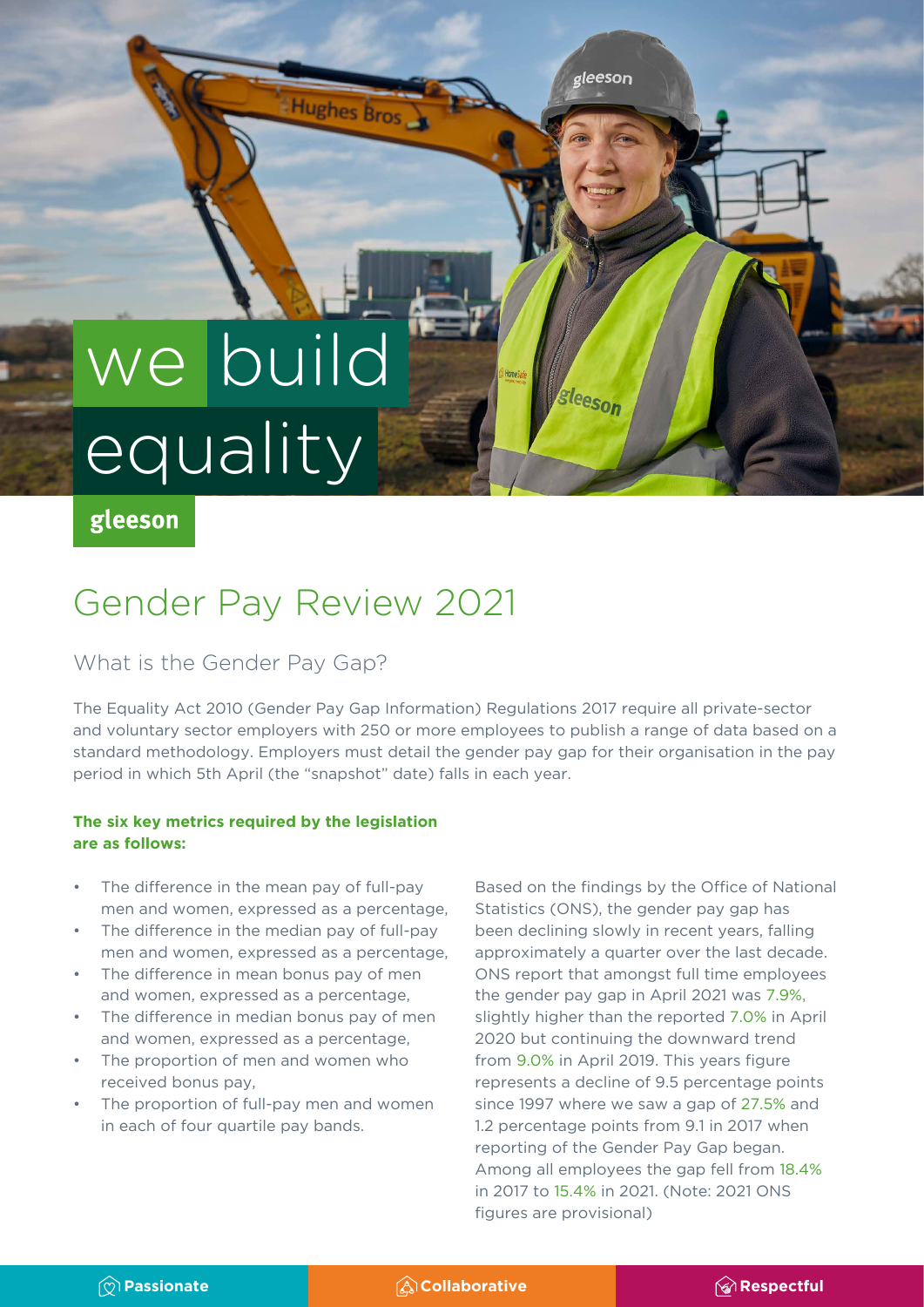## Why the Gap?

The Gleeson Development Limited ("Gleeson") figures for the pay period in which the snapshot date (5 April 2021) falls are shown below:

#### **Mean and Median Gender Pay Gap 2021**

#### **Mean 15.3% (2020: -2.02%) Median 11.4% (2020 -43.14%)**

Over the 12 months to 5th April 2021 Gleeson have seen the mean gender pay gap figure increase from -2.02% to 15.3%. This is following a complex year in 2020 where data was affected by the Covid-19 pandemic, many of our employees were omitted from the calculations due to furlough. This year 599 employees were included in the calculation against 261 in 2020. Gleeson are still working in the right direction when looking at the difference between the average hourly earnings of male and females. The median gender pay gap figure has also increased from -43.14% to 11.4% which whilst an increase is better than the top 40 median in our industry for 2020 of 26.2%.



Median bonus gender pay gap comparrison



#### **Mean and Median Gender Bonus Gap 2021**

#### **Mean -146.3% (2020 -118.0%) Median -40.0% (2020 -88.9%)**

The proportion of male employees receiving a bonus is 82.9% (2020: 78.63%) and the proportion of female employees receiving a bonus is 89.3% (2020: 90.81%).

The mean percentage is at -146.3% and the median percentage figure is -40.0% showing that females continue to receive a higher bonus payment than males. Female employees have historically occupied the sales roles at Gleeson. At the time of the calculation 86.6% of the sales roles were occupied by females. The Sales Executive team are part of a commission structure which allows them to earn a commission based on reservations and exchanges plus an incentive bonus. We find that male employees have historically favoured construction based site roles, however, we now have three females within our site management team. We continue to encourage people of all genders to apply for both construction and April 2020 **April 2021** April 2021 **April 2021 April 2021 April 2021 April 2021 April 2021 April 2021 April 2021 April 2021 April 2021 April 2021 April 2021 April 2021 April 2021 April 2021 Appl** 





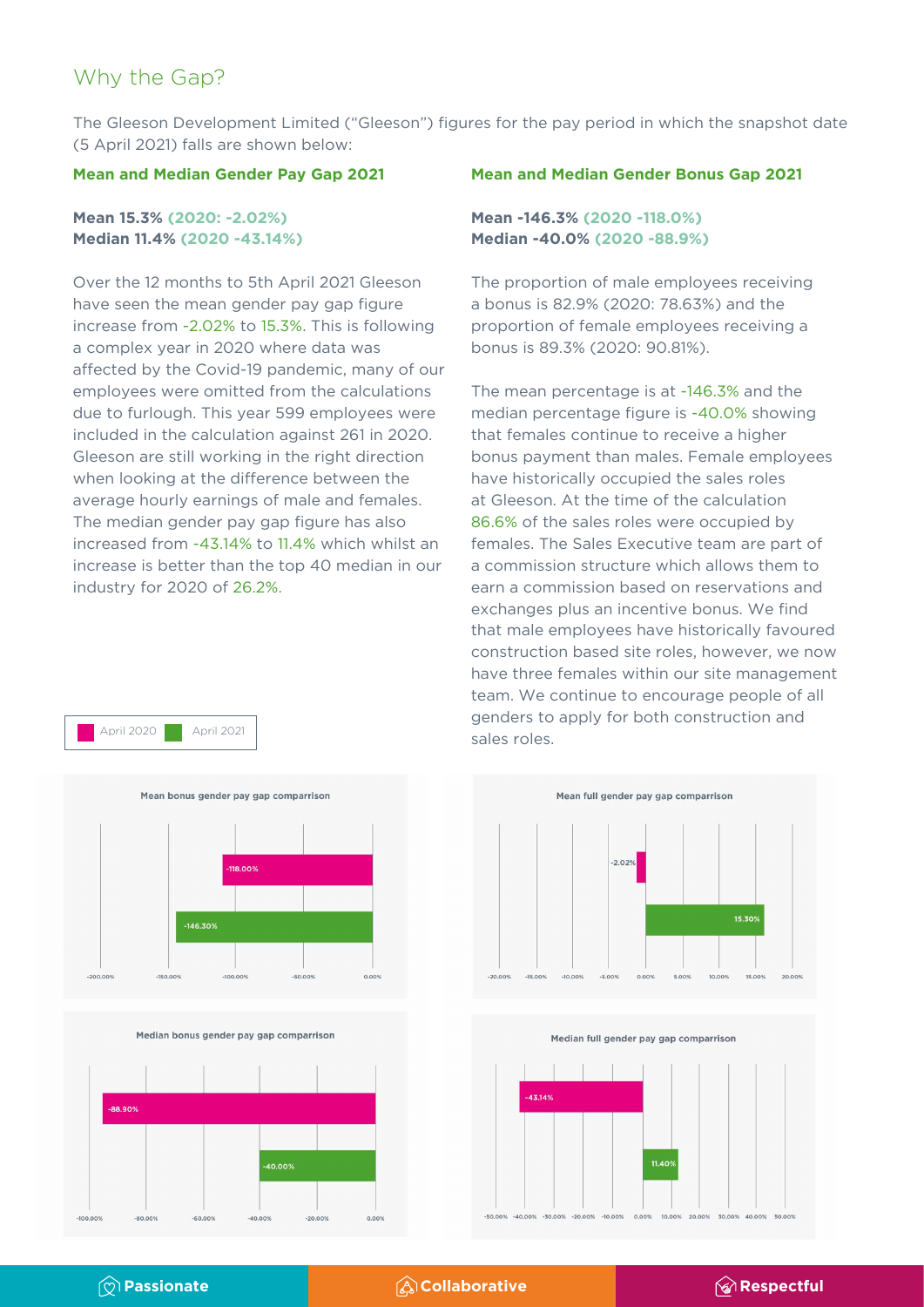## Pay Quartiles by Gender



Band A includes all of the company directors. Of the 26 directors, 23 are male. This band also includes a large number of the higher earning managers. Male employees make up the majority of the management team hence 79% in the top quartile.

Females are almost equally split across the remaining three bands with Band D showing a higher percentage of males to females due to Labourers, Fork Lift Truck Drivers and Apprentices being included in this band.

## Closing the Gap

Gleeson is an equal opportunities employer and will never discriminate on the grounds of sex, race, religion or belief, age, marriage or civil partnership, pregnancy/maternity, sexual orientation, gender reassignment or disability. We strive to pay employees equally for the same or equivalent work, regardless of their sex (or any other characteristic set out above). We will continue to carry out pay and benefits audits at regular intervals with managers who are involved in the audits who understand the background to pay and benefits and how it impacts their staff.

Gleeson is respectful of the fact that the gender identification that employees have on record may not match how the employee self-identifies and that some employees may not identify as either male or female. Gleeson recognise the importance of gender equality and inclusivity and for data purposes colleagues identified as non binary are classified as the gender recorded at the time of reporting.



*C* Passionate **Respectful** *Respectful*